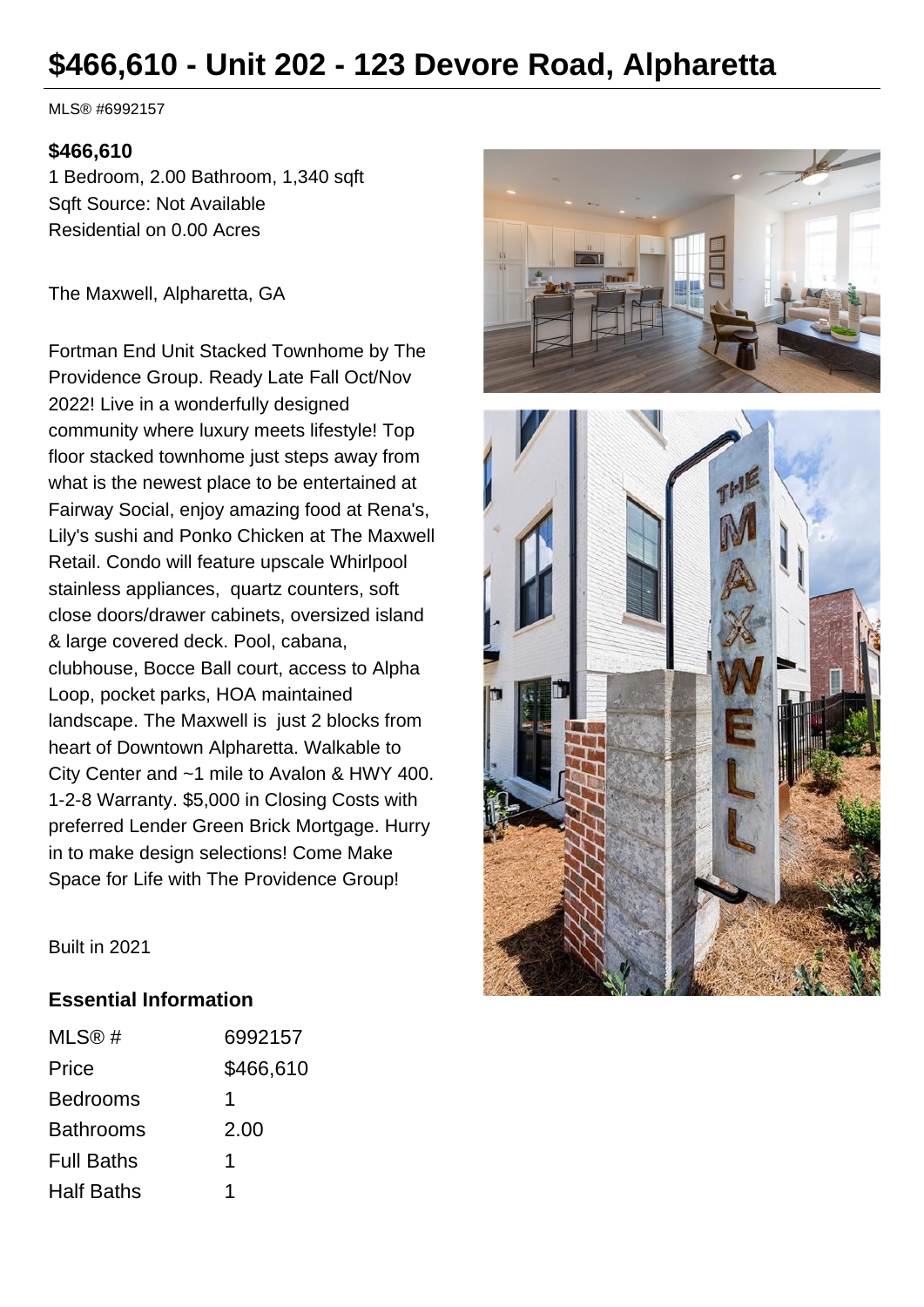| <b>Square Footage</b> | 1,340                             |
|-----------------------|-----------------------------------|
| <b>SqFt Source</b>    | Not Available                     |
| Acres                 | 0.00                              |
| <b>Year Built</b>     | 2021                              |
| <b>Type</b>           | Residential                       |
| Sub-Type              | Condominium                       |
| <b>Style</b>          | Mid-Rise (up to 5 stories), Other |
| <b>Status</b>         | Pending                           |
|                       |                                   |

# **Community Information**

| <b>Address</b>           | Unit 202 - 123 Devore Road                                                                                          |
|--------------------------|---------------------------------------------------------------------------------------------------------------------|
| Subdivision              | <b>The Maxwell</b>                                                                                                  |
| City                     | Alpharetta                                                                                                          |
| County                   | Fulton                                                                                                              |
| <b>State</b>             | <b>GA</b>                                                                                                           |
| Zip Code                 | 30009                                                                                                               |
| <b>Amenities</b>         |                                                                                                                     |
| <b>Utilities</b>         | Cable Available, Electricity Available, Phone Available, Sewer Available,<br>Underground Utilities, Water Available |
| <b>Parking Spaces</b>    | 1                                                                                                                   |
| Parking                  | Attached, Driveway, Garage, Garage Door Opener, Garage Faces Rear,<br>Parking Lot                                   |
| # of Garages             | 1                                                                                                                   |
| View                     | Other                                                                                                               |
| Waterfront               | None                                                                                                                |
| Pool                     | Heated, In Ground                                                                                                   |
| <b>Interior</b>          |                                                                                                                     |
| <b>Interior Features</b> | Double Vanity, High Ceilings 9 ft Lower, High Ceilings 9 ft Main, Low<br>Flow Plumbing Fixtures, Walk-In Closet(s)  |
| Appliances               | Dishwasher, Disposal, Electric Range, Electric Water Heater, ENERGY<br><b>STAR Qualified Appliances, Microwave</b>  |
| Heating                  | Central, Electric, Forced Air, Zoned                                                                                |
| Cooling                  | Central Air, Zoned                                                                                                  |
| <b>Fireplaces</b>        | <b>None</b>                                                                                                         |
| <b>Stories</b>           | Three Or More                                                                                                       |

## **Exterior**